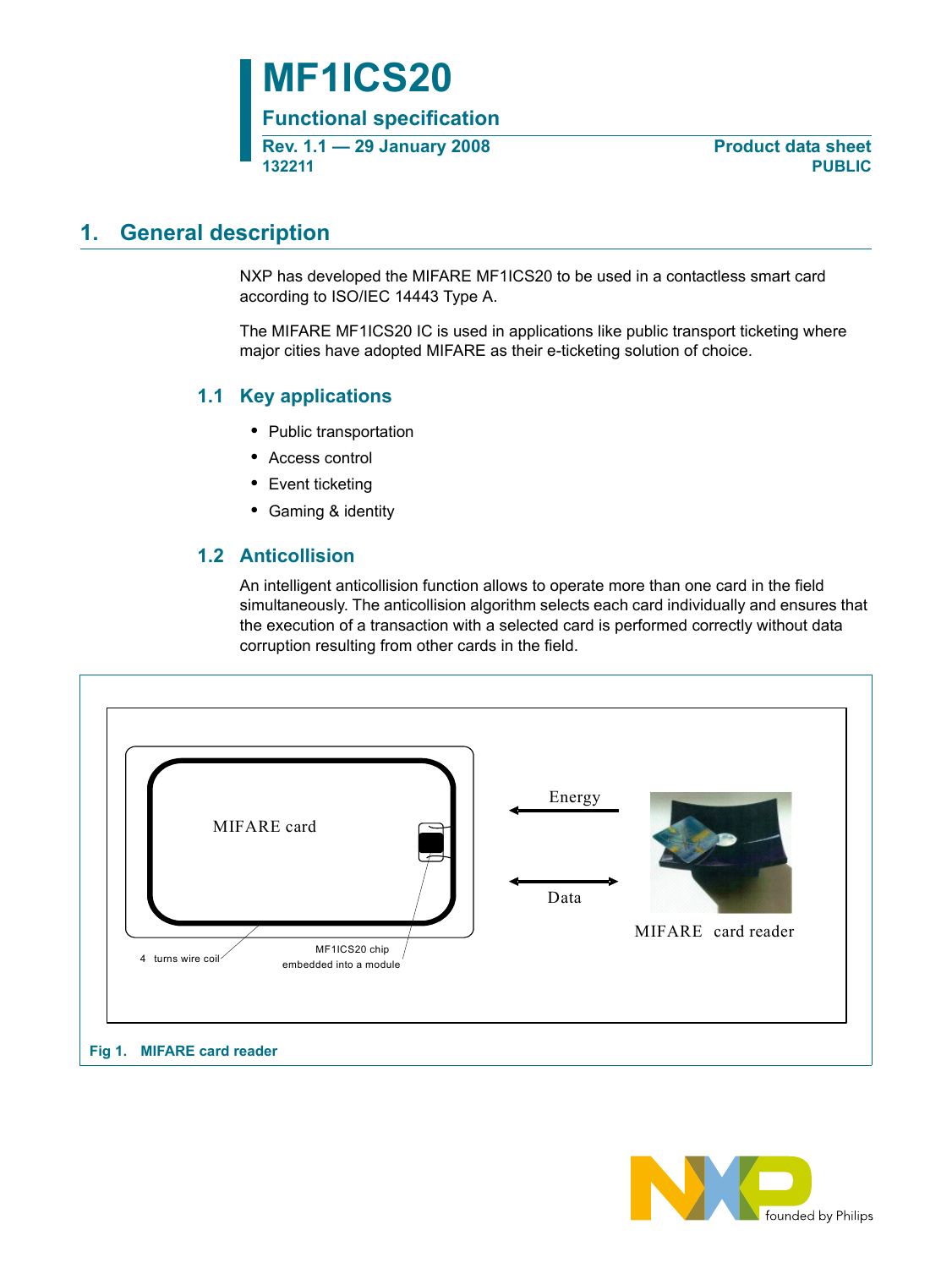## <span id="page-1-0"></span>**1.3 Simple integration and user convenience**

The MF1ICS20 is designed for simple integration and user convenience. Which could allow complete ticketing transactions to be handled in less than 100 ms. Thus, the MF1ICS20 card user is not forced to stop at the reader leading to a high throughput at gates and reduced boarding times onto busses. The MIFARE card may also remain in the wallet during the transaction, even if there are coins in it.

### <span id="page-1-1"></span>**1.4 Security**

Several security measures like mutual challenge and response authentication, data ciphering and message authentication checks support the protection of the system against various attack scenarios. The UID of the IC as a base of key diversification supports the security concept.

### <span id="page-1-2"></span>**1.5 Delivery options**

- **•** Die on wafer
- **•** Bumped die on wafer
- **•** MOA4 or MOA2 contactless card module
- **•** Flip chip package

## <span id="page-1-4"></span><span id="page-1-3"></span>**2. Features**

### **2.1 MIFARE' RF Interface (ISO/IEC 14443 A)**

- Contactless transmission of data and supply energy (no battery needed)
- Operating distance: Up to 100mm (depending on antenna geometry)
- Operating frequency: 13.56 MHz
- Data transfer: 106 kbit/s
- Data integrity: 16 Bit CRC, parity, bit coding, bit counting
- **Anticollision**
- $\blacksquare$  Typical ticketing transaction: < 50 ms (including backup management)

#### <span id="page-1-5"></span>**2.2 EEPROM**

- 320 Byte, organized in 5 sectors with 4 blocks of 16 bytes each (one block consists of 16 byte)
- User definable access conditions for each memory block
- Data retention of 10 years.
- Write endurance 100.000 cycles

### <span id="page-1-6"></span>**2.3 Security**

- Mutual three pass authentication (ISO/IEC DIS 9798-2)
- Individual set of two keys per sector (per application) to support multi-application with key hierarchy
- **Unique serial number for each device**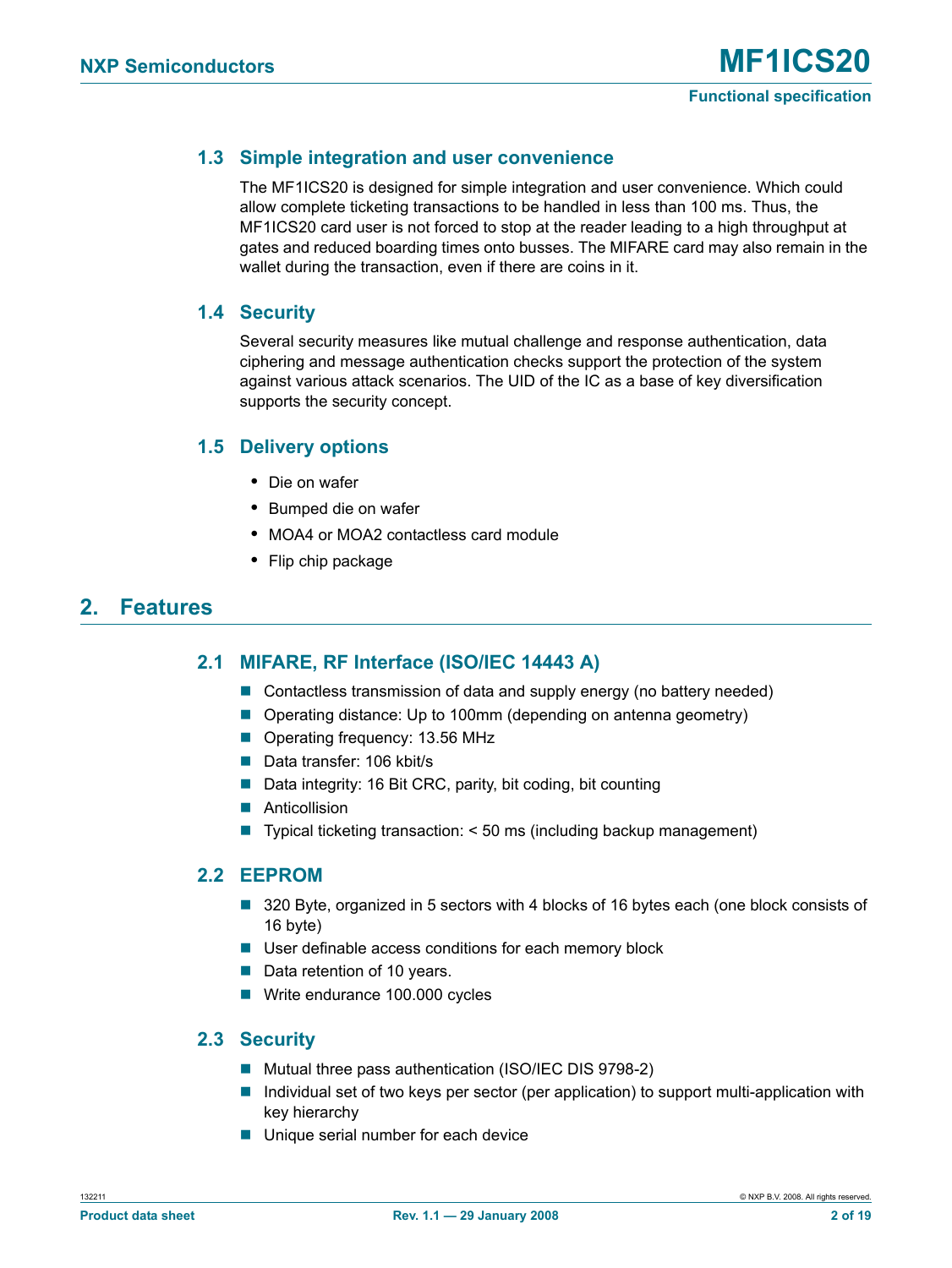## <span id="page-2-1"></span>**3. Ordering information**

See Delivery Type Addendum of Device

## <span id="page-2-2"></span>**4. Block diagram**



## <span id="page-2-4"></span><span id="page-2-3"></span><span id="page-2-0"></span>**5. Pinning information**

## **5.1 Pinning**

See Delivery Type Addendum of Device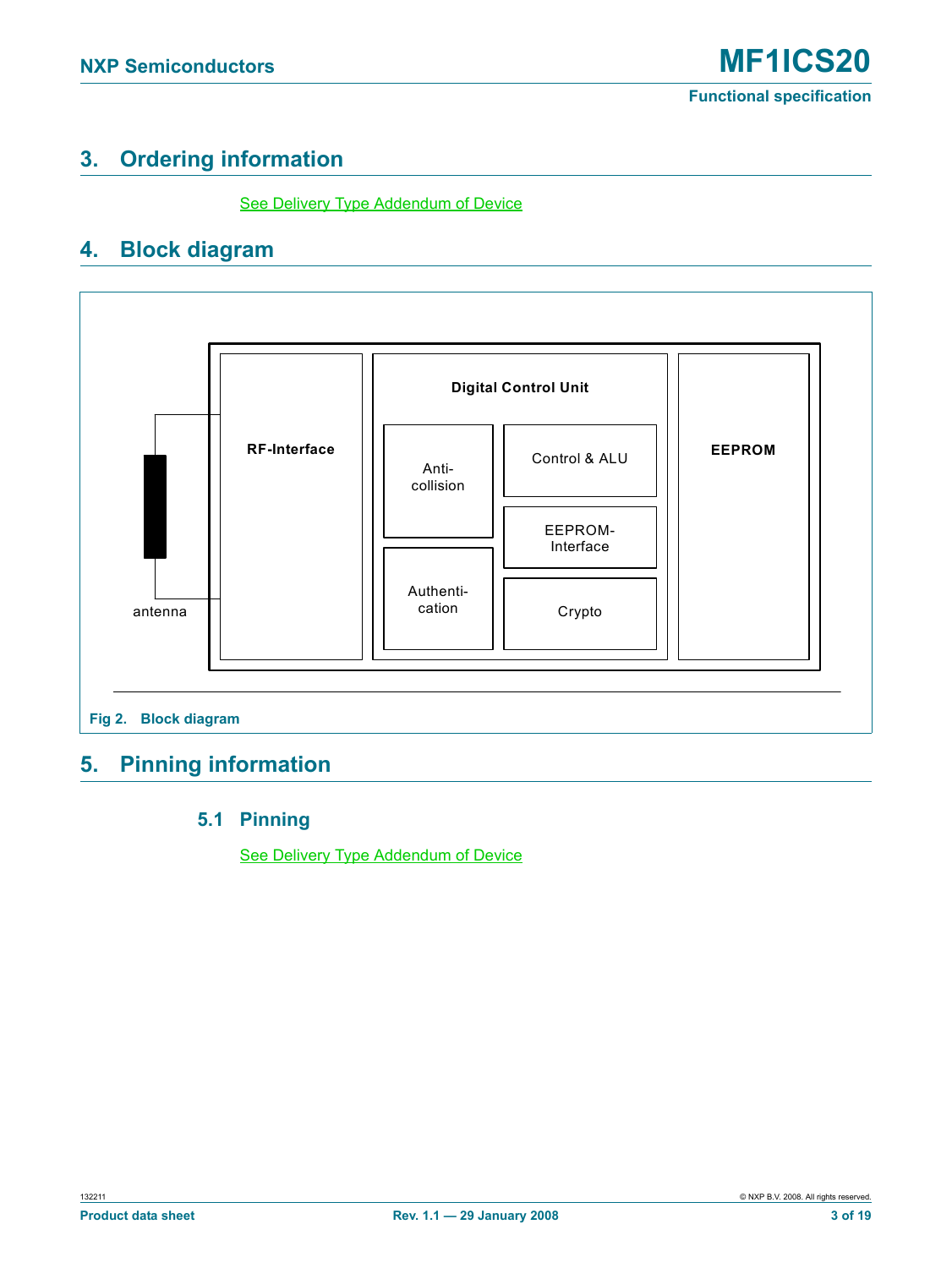## <span id="page-3-1"></span><span id="page-3-0"></span>**6. Functional description**

## **6.1 Block description**

The MF1ICS20 chip consists of the 320 Byte EEPROM, the RF-Interface and the Digital Control Unit. Energy and data are transferred via an antenna, which consists of a coil with a few turns directly connected to the MF1ICS20. No further external components are necessary. (For details on antenna design please refer to the document "MIFARE Card IC Coil Design Guide".)

- **•** RF-Interface:
	- **–** Modulator/Demodulator
	- **–** Rectifier
	- **–** Clock Regenerator
	- **–** Power On Reset
	- **–** Voltage Regulator
- **•** Anticollision: Several cards in the field may be selected and operated in sequence
- **•** Authentication: Preceding any memory operation the authentication procedure ensures that access to a block is only possible via the two keys specified for each block
- **•** Control & Arithmetic Logic Unit: Values are stored in a special redundant format and can be incremented and decremented
- **•** EEPROM-Interface
- **•** Crypto unit: The CRYPTO1 stream cipher of the MFICS20 is used for authentication and enchryption of data exchange.
- **•** EEPROM: 320 Byte are organized in 5 sectors with 4 blocks each. A block contains 16 bytes. The last block of each sector is called "trailer", which contains two secret keys and programmable access conditions for each block in this sector.

## <span id="page-3-2"></span>**6.2 Communication principle**

The commands are initiated by the reader and controlled by the Digital Control Unit of the MF1ICS20 according to the access conditions valid for the corresponding sector.

#### <span id="page-3-3"></span>**6.2.1 Request standard/ all**

After Power On Reset (POR) of a card it can answer to a request command - sent by the reader to all cards in the antenna field - by sending the answer to request code (ATQA according to ISO/IEC 14443A).

### <span id="page-3-4"></span>**6.2.2 Anticollision loop**

In the anticollision loop the serial number of a card is read. If there are several cards in the operating range of the reader, they can be distinguished by their unique serial numbers and one can be selected (select card) for further transactions. The unselected cards return to the standby mode and wait for a new request command.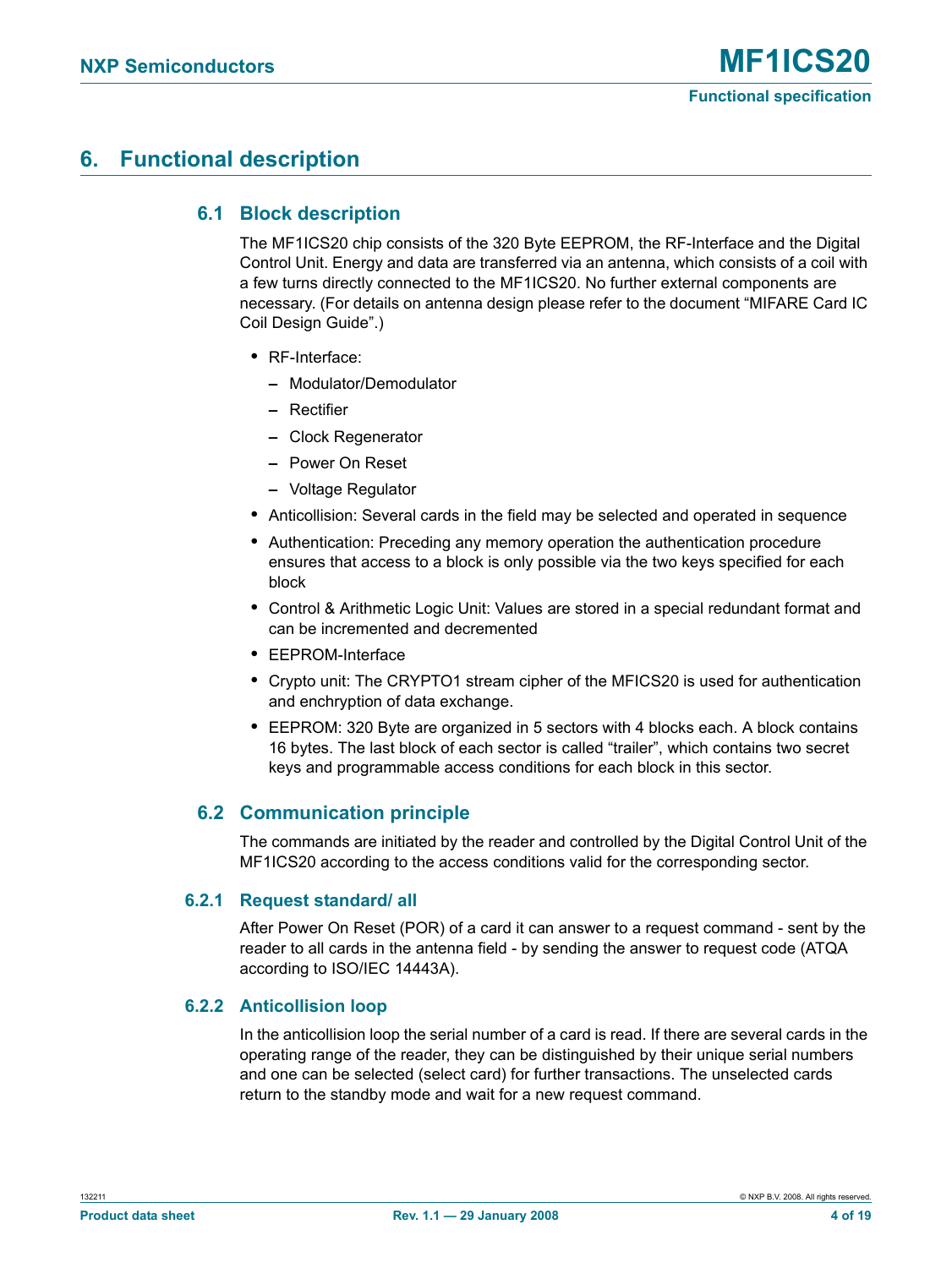### <span id="page-4-1"></span>**6.2.3 Select card**

With the select card command the reader selects one individual card for authentication and memory related operations. The card returns the Answer To Select (ATS) code (= 09h), which determines the type of the selected card. Please refer to the document "MIFARE Standardized Card Type Identification Procedure" for further details.

### **6.2.4 Three pass authentication**

After selection of a card the reader specifies the memory location of the following memory access and uses the corresponding key for the three pass authentication procedure. After a successful authentication all memory operations are encrypted.

<span id="page-4-2"></span><span id="page-4-0"></span>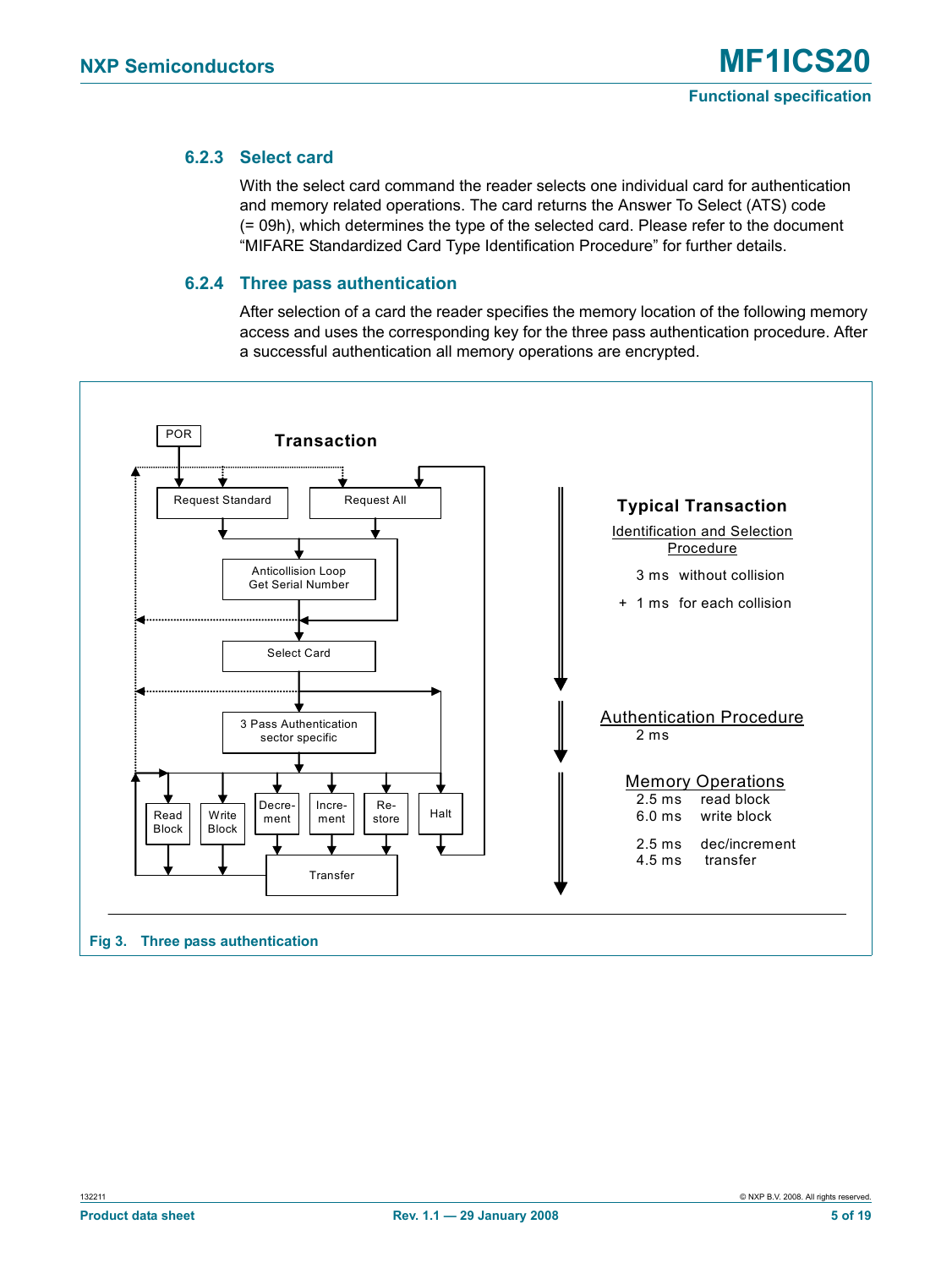### <span id="page-5-0"></span>**6.2.5 Memory operations**

After authentication any of the following operations may be performed:

- **•** Read block
- **•** Write block
- **•** Decrement: Decrements the contents of a block and stores the result in a temporary internal data-register
- **•** Increment: Increments the contents of a block and stores the result in the data-register
- **•** Restore: Moves the contents of a block into the data-register
- **•** Transfer: Writes the contents of the temporary internal data-register to a value block

### <span id="page-5-1"></span>**6.3 Data integrity**

Following mechanisms are implemented in the contactless communication link between reader and card to ensure very reliable data transmission:

- **•** 16 bits CRC per block
- **•** Parity bits for each byte
- **•** Bit count checking
- **•** Bit coding to distinguish between "1", "0", and no information
- **•** Channel monitoring (protocol sequence and bit stream analysis)

### <span id="page-5-2"></span>**6.4 Three pass authentication sequence**

- 1. The reader specifies the sector to be accessed and chooses key A or B.
- 2. The card reads the secret key and the access conditions from the sector trailer. Then the card sends a random number as the challenge to the reader (pass one).
- 3. The reader calculates the response using the secret key and additional input. The response, together with a random challenge from the reader, is then transmitted to the card (pass two).
- 4. The card verifies the response of the RWD by comparing it with its own challenge and then it calculates the response to the challenge and transmits it (pass three).
- 5. The reader verifies the response of the card by comparing it to its own challenge.

After transmission of the first random challenge the communication between card and reader is encrypted.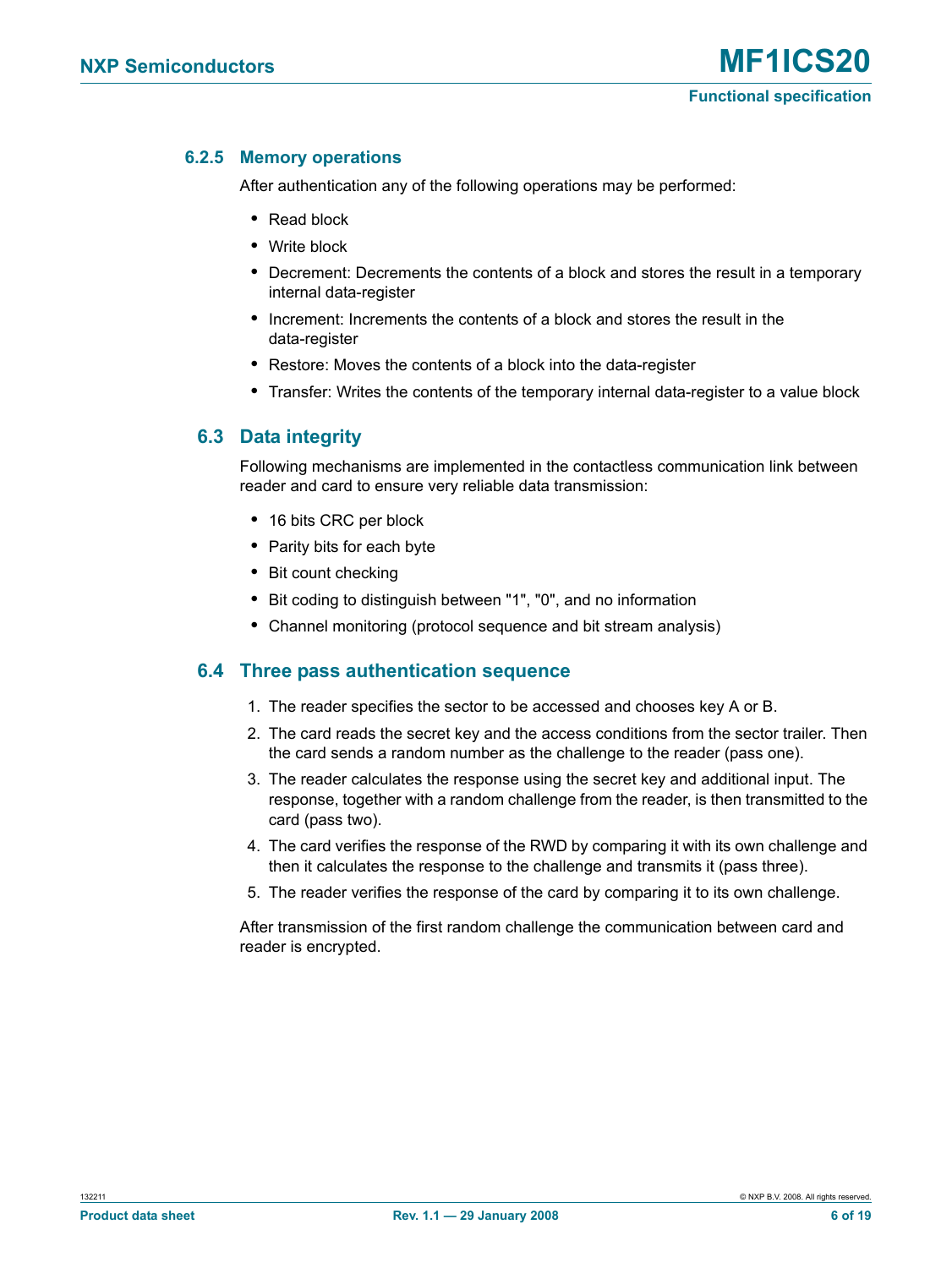## <span id="page-6-1"></span>**6.5 RF interface**

The RF-interface is according to the standard for contactless smart cards ISO/IEC 14443 A.

The carrier field from the reader is always present (with short pauses when transmitting), because it is used for the power supply of the card.

For both directions of data communication there is only one start bit at the beginning of each frame. Each byte is transmitted with a parity bit (odd parity) at the end. The LSB of the byte with the lowest address of the selected block is transmitted first. The maximum frame length is 163 bits (16 data bytes + 2 CRC bytes =  $16 * 9 + 2 * 9 + 1$  start bit).

### <span id="page-6-2"></span>**6.6 Memory organization**

The 320 x 8 bit EEPROM memory is organized in 5 sectors with 4 blocks of 16 bytes each. In the erased state the EEPROM cells are read as a logical "0", in the written state as a logical "1".

<span id="page-6-0"></span>

| <b>Sector</b>  | <b>Block</b>     | $\boldsymbol{0}$ | $\overline{3}$<br>$\overline{2}$ | $\overline{4}$ | 5 | Byte Number within a Block<br>6<br>$\overline{7}$ | 8      | 9 |  |       | 10 11 12 13 14 15 | <b>Description</b>      |
|----------------|------------------|------------------|----------------------------------|----------------|---|---------------------------------------------------|--------|---|--|-------|-------------------|-------------------------|
| 4              | 3                |                  | Key A                            |                |   |                                                   | Access |   |  | Key B |                   | Sector Trailer 4        |
|                | $\overline{c}$   |                  |                                  |                |   |                                                   |        |   |  |       |                   | Data                    |
|                | 1                |                  |                                  |                |   |                                                   |        |   |  |       |                   | Data                    |
|                | $\boldsymbol{0}$ |                  |                                  |                |   |                                                   |        |   |  |       |                   | Data                    |
| $\overline{3}$ | $\overline{3}$   |                  | Key A                            |                |   |                                                   | Access |   |  | Key B |                   | <b>Sector Trailer 3</b> |
|                | $\overline{2}$   |                  |                                  |                |   |                                                   |        |   |  |       |                   | Data                    |
|                | $\mathbf{1}$     |                  |                                  |                |   |                                                   |        |   |  |       |                   | Data                    |
|                | $\boldsymbol{0}$ |                  |                                  |                |   |                                                   |        |   |  |       |                   | Data                    |
|                |                  |                  |                                  |                |   |                                                   |        |   |  |       |                   |                         |
| t              |                  |                  |                                  |                |   |                                                   |        |   |  |       |                   |                         |
| :              |                  |                  |                                  |                |   |                                                   |        |   |  |       |                   |                         |
| $\bullet$      |                  |                  |                                  |                |   |                                                   |        |   |  |       |                   |                         |
|                |                  |                  |                                  |                |   |                                                   |        |   |  |       |                   |                         |
| $\mathbf{1}$   | $\mathbf{3}$     |                  | Key A                            |                |   |                                                   | Access |   |  | Key B |                   | Sector Trailer 1        |
|                | $\overline{2}$   |                  |                                  |                |   |                                                   |        |   |  |       |                   | Data                    |
|                | 1                |                  |                                  |                |   |                                                   |        |   |  |       |                   | Data                    |
|                | $\boldsymbol{0}$ |                  |                                  |                |   |                                                   |        |   |  |       |                   | Data                    |
| $\overline{0}$ | $\overline{3}$   |                  | Key A                            |                |   |                                                   | Access |   |  | Key B |                   | Sector Trailer 0        |
|                | $\overline{2}$   |                  |                                  |                |   |                                                   |        |   |  |       |                   | Data                    |
|                | 1                |                  |                                  |                |   |                                                   |        |   |  |       |                   | Data                    |
|                | $\mathbf{0}$     |                  |                                  |                |   |                                                   |        |   |  |       |                   | Manufacturer Block      |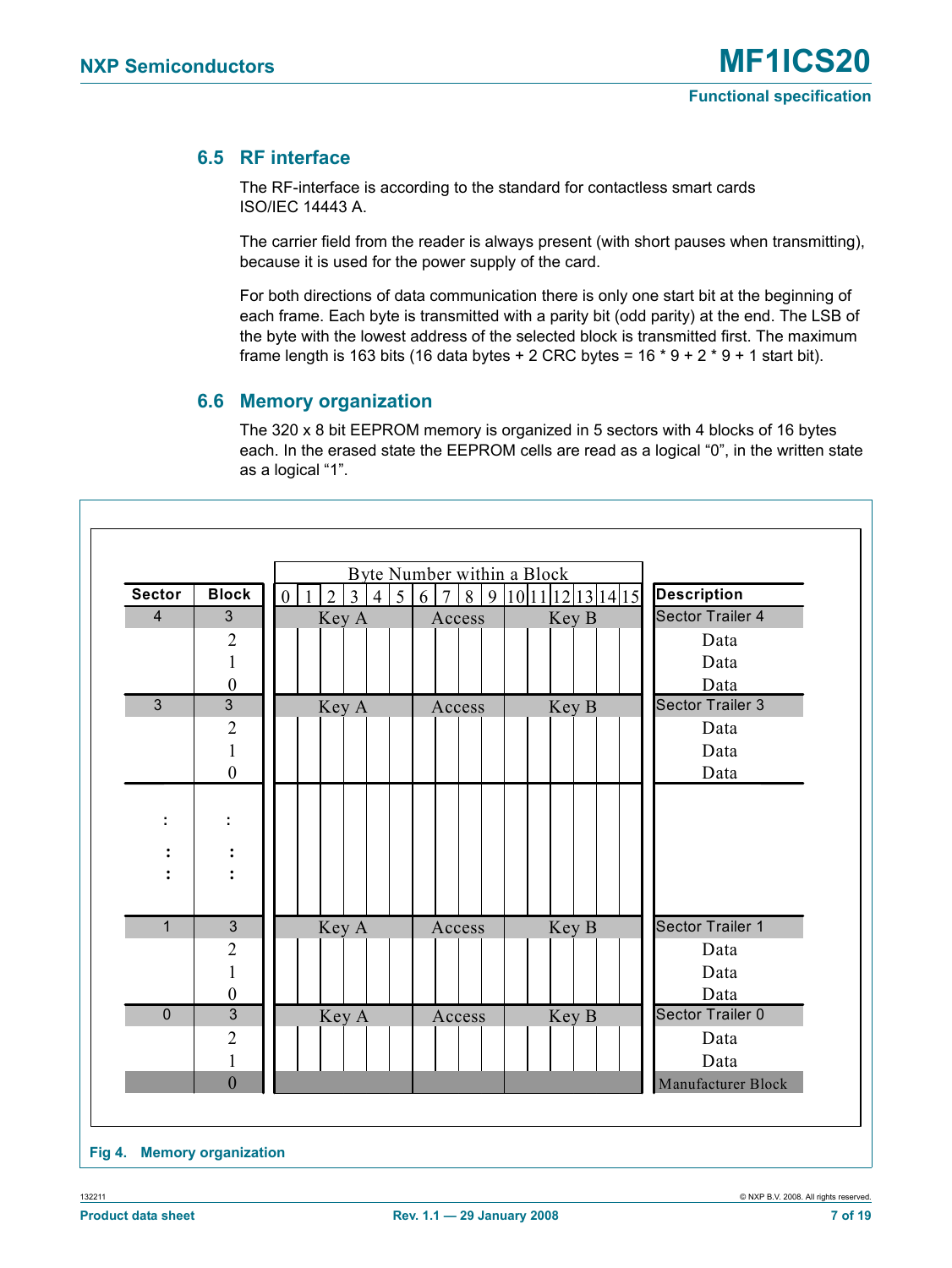### **6.6.1 Manufacturer block**

This is the first data block (block 0) of the first sector (sector 0). It contains the IC manufacturer data. Due to security and system requirements this block is write protected after having been programmed by the IC manufacturer at production.

<span id="page-7-1"></span>

#### <span id="page-7-2"></span><span id="page-7-0"></span>**6.6.2 Data blocks**

All sectors contain 3 blocks of 16 bytes for storing data (Sector 0 contains only two data blocks and the read-only manufacturer block).

The data blocks can be configured by the access bits as

- **•** read/write blocks for e.g. contactless access control or
- **•** value blocks for e.g. electronic purse applications, where additional commands like increment and decrement for direct control of the stored value are provided.

An authentication command has to be carried out before any memory operation in order to allow further commands.

#### <span id="page-7-3"></span>**6.6.2.1 Value Blocks**

The value blocks allow to perform electronic purse functions (valid commands: read, write, increment, decrement, restore, transfer).The value blocks have a fixed data format which permits error detection and correction and a backup management.

A value block can only be generated through a write operation in the value block format:

**•** Value: Signifies a signed 4-byte value. The lowest significant byte of a value is stored in the lowest address byte. Negative values are stored in standard 2´s complement format. For reasons of data integrity and security, a value is stored three times, twice non-inverted and once inverted.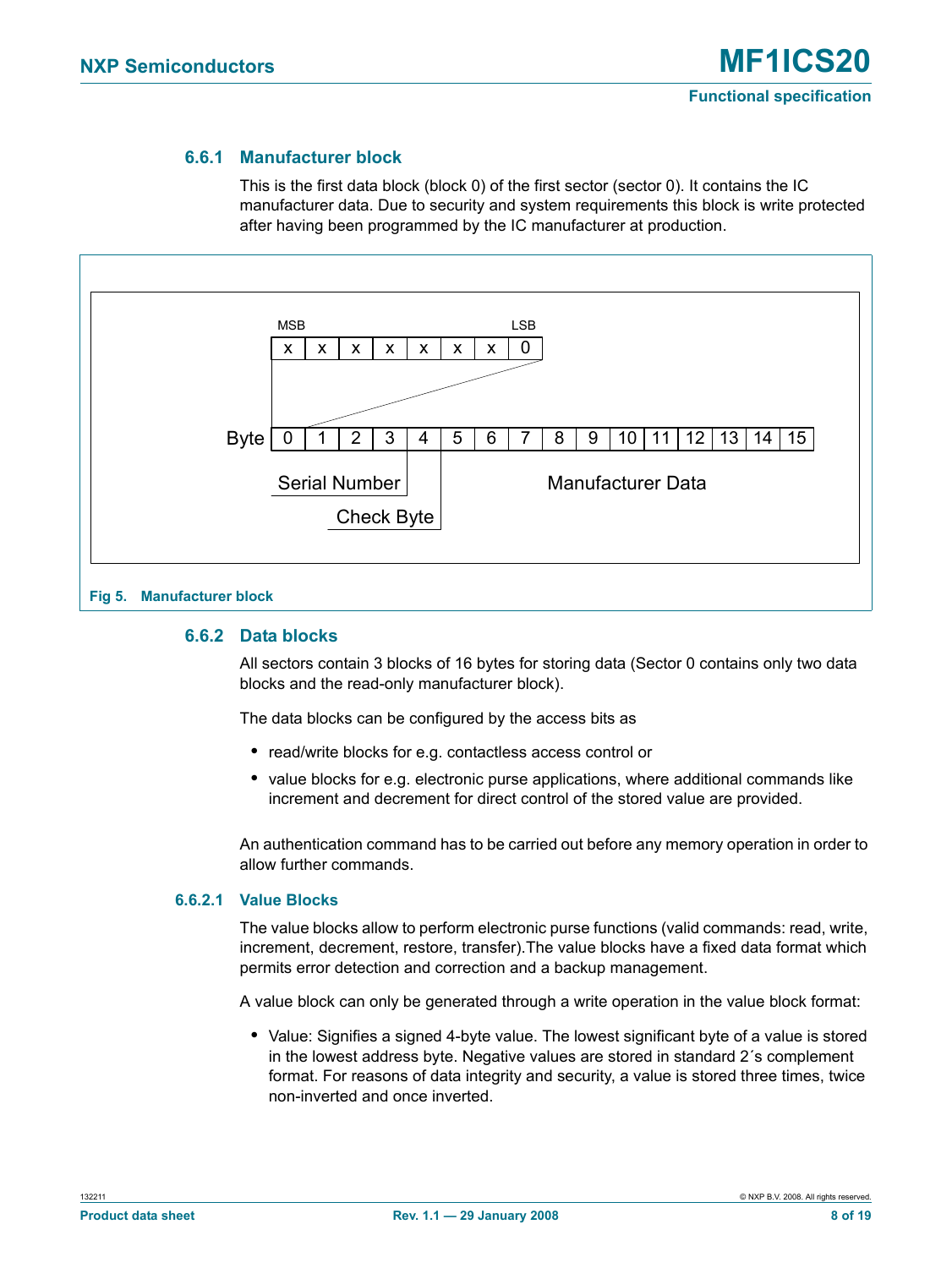**•** Adr: Signifies a 1-byte address, which can be used to save the storage address of a block, when implementing a powerful backup management. The address byte is stored four times, twice inverted and non-inverted. During increment, decrement, restore and transfer operations the address remains unchanged. It can only be altered via a write command.

|                            | U | 2     | 4 | 5 | 6     |  | 9     | 10 | 12  | 13 <sup>°</sup> | 14  | 15  |
|----------------------------|---|-------|---|---|-------|--|-------|----|-----|-----------------|-----|-----|
| Byte Number<br>Description |   | Value |   |   | Value |  | Value |    | Adr | Adr             | Adr | Adr |

### <span id="page-8-2"></span><span id="page-8-0"></span>**6.6.3 Sector trailer (block 3)**

Each sector has a sector trailer containing the

- **•** secret keys A and B (optional), which return logical "0"s when read and
- the access conditions for the four blocks of that sector, which are stored in bytes 6...9. The access bits also specify the type (read/write or value) of the data blocks.

If key B is not needed, the last 6 bytes of block 3 can be used as data bytes.

Byte 9 of the sector trailer is available for user data. For this byte apply the same access rights as for byte 6, 7 and 8.

<span id="page-8-1"></span>

| Byte Number<br>Description | U |  | Key A | 5 | <b>Access Bits</b> | 8 | 9 | 10 | 12<br>Key B (optional) | 13 | 14 | 15 |  |
|----------------------------|---|--|-------|---|--------------------|---|---|----|------------------------|----|----|----|--|
|                            |   |  |       |   |                    |   |   |    |                        |    |    |    |  |
| Fig 7. Sector trailer      |   |  |       |   |                    |   |   |    |                        |    |    |    |  |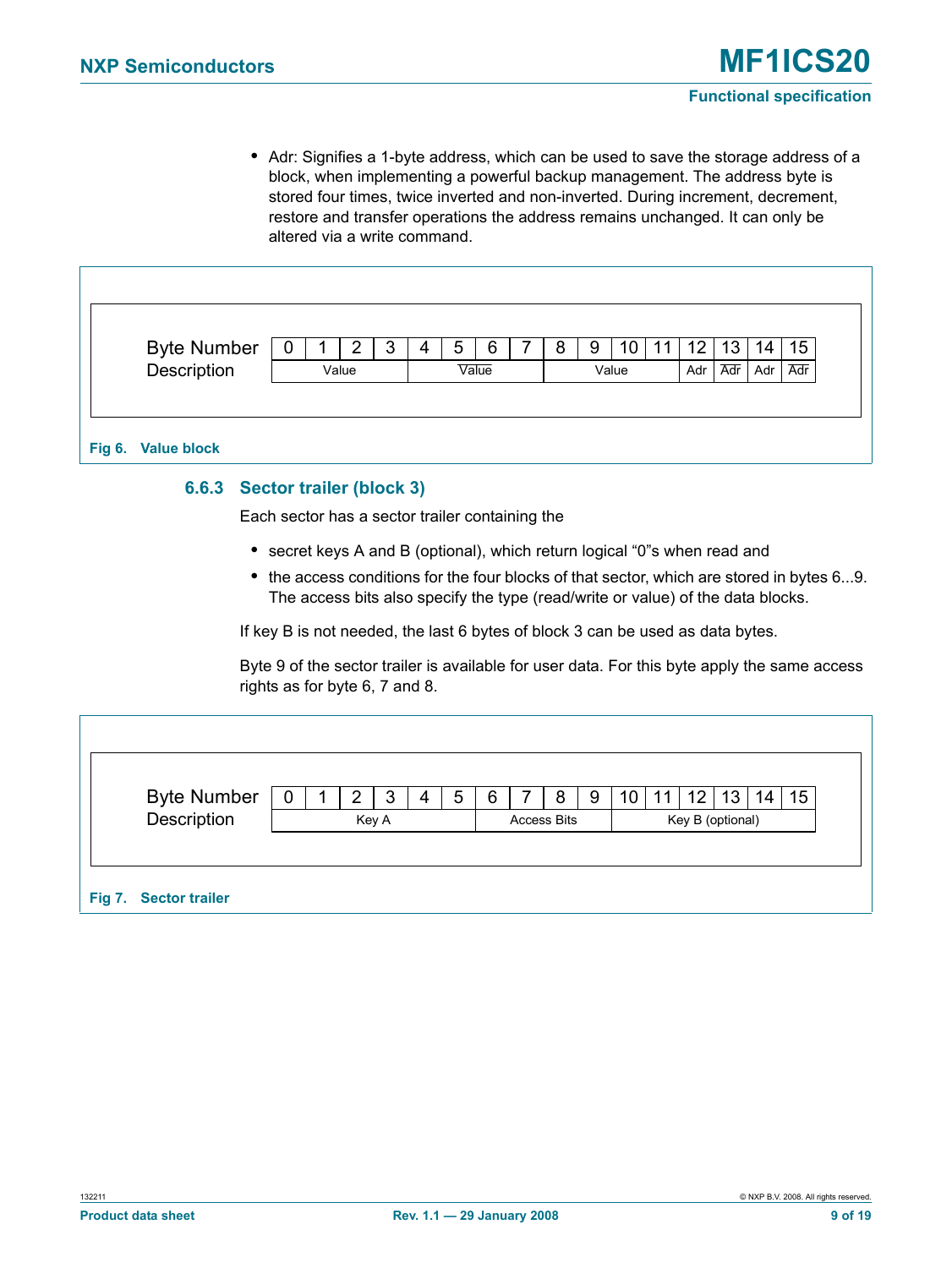### **6.7 Memory access**

Before any memory operation can be carried out, the card has to be selected and authenticated as described previously.The possible memory operations for an addressed block depend on the key used and the access conditions stored in the associated sector trailer.

<span id="page-9-1"></span><span id="page-9-0"></span>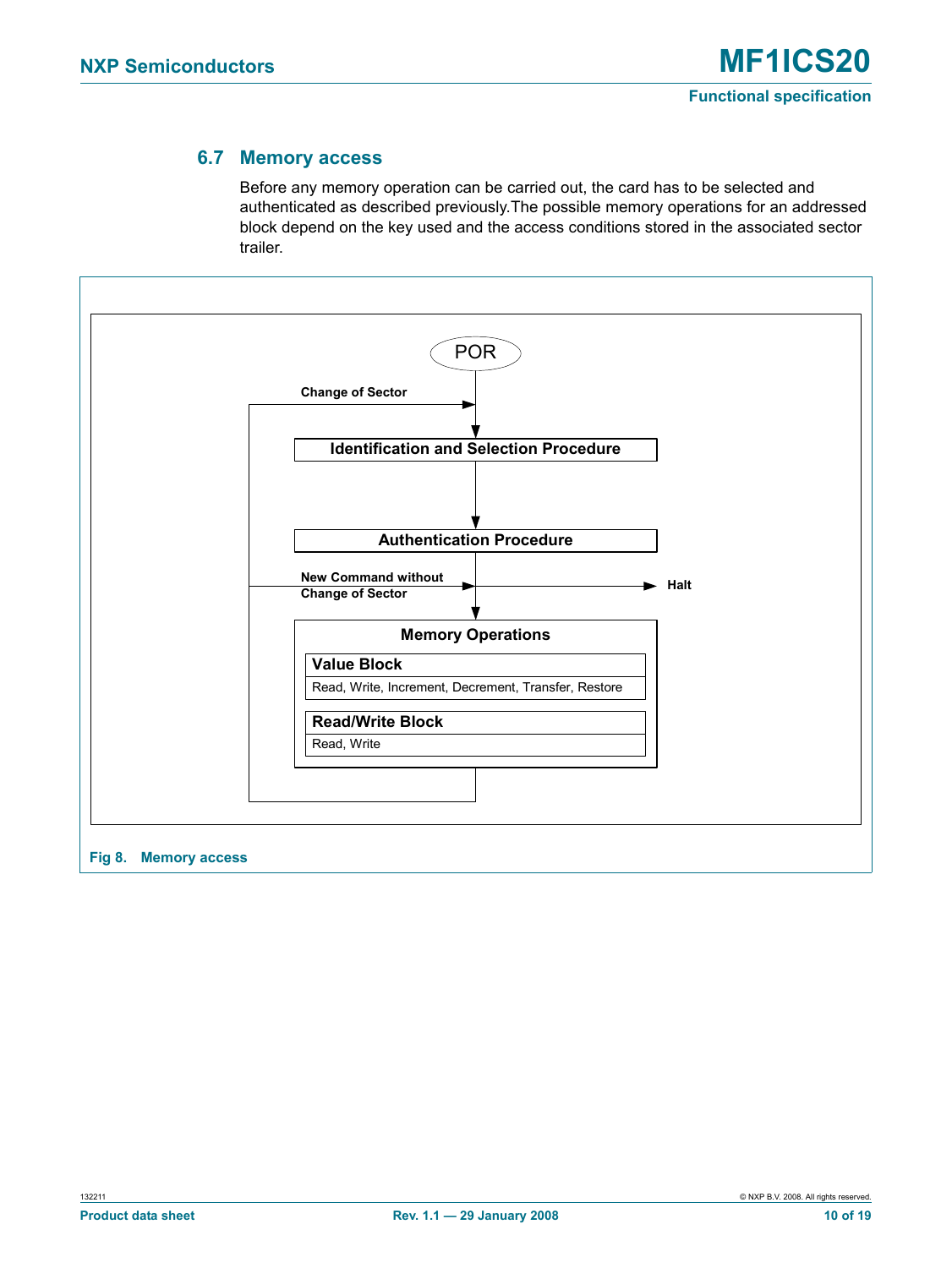<span id="page-10-0"></span>

| Table 1. |  | <b>Memory Operations</b> |
|----------|--|--------------------------|
|          |  |                          |

| <b>Operation</b> | <b>Description</b>                                                                           | <b>Valid for Block Type</b>             |
|------------------|----------------------------------------------------------------------------------------------|-----------------------------------------|
| Read             | reads one memory block                                                                       | read/write, value and sector<br>trailer |
| Write            | writes one memory block                                                                      | read/write, value and sector<br>trailer |
| Increment        | increments the contents of a<br>block and stores the result in<br>the internal data register | value                                   |
| Decrement        | decrements the contents of a<br>block and stores the result in<br>the internal data register | value                                   |
| Transfer         | writes the contents of the<br>internal data register to a block                              | value                                   |
| Restore          | reads the contents of a block<br>into the internal data register                             | value                                   |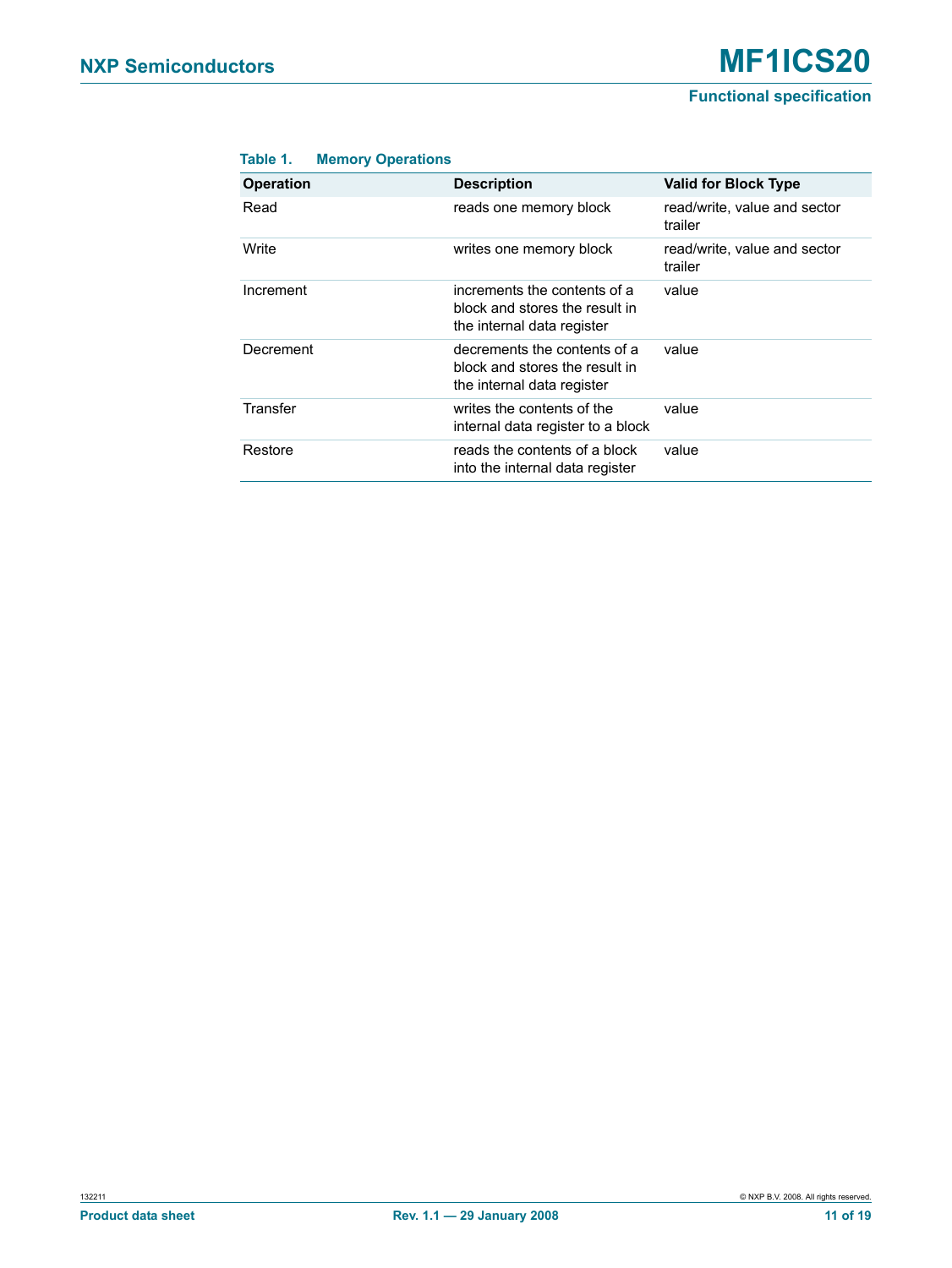### <span id="page-11-2"></span>**6.7.1 Access conditions**

<span id="page-11-0"></span>**Table 2. Access conditions**

The access conditions for every data block and sector trailer are defined by 3 bits, which are stored non-inverted and inverted in the sector trailer of the specified sector.

The access bits control the rights of memory access using the secret keys A and B. The access conditions may be altered, provided one knows the relevant key and the current access condition allows this operation.

**Remark:** With each memory access the internal logic verifies the format of the access conditions. If it detects a format violation the whole sector is irreversible blocked.

**Remark:** In the following description the access bits are mentioned in the non-inverted mode only.

The internal logic of the MF1ICS20 ensures that the commands are executed only after an authentication procedure or never.

| <b>Access Bits</b> | <b>Valid Commands</b>                                   |               | <b>Block</b> | <b>Description</b> |
|--------------------|---------------------------------------------------------|---------------|--------------|--------------------|
| $C1_3 C2_3 C3_3$   | read, write                                             | $\rightarrow$ | 3            | sector trailer     |
| $C12 C22 C32$      | read, write, increment, decrement,<br>transfer, restore | $\rightarrow$ | 2            | data block         |
| $C1_1 C2_1 C3_1$   | read, write, increment, decrement,<br>transfer, restore | $\rightarrow$ |              | data block         |
| $C1_0 C2_0 C3_0$   | read, write, increment, decrement,<br>transfer, restore | $\rightarrow$ | 0            | data block         |



<span id="page-11-1"></span>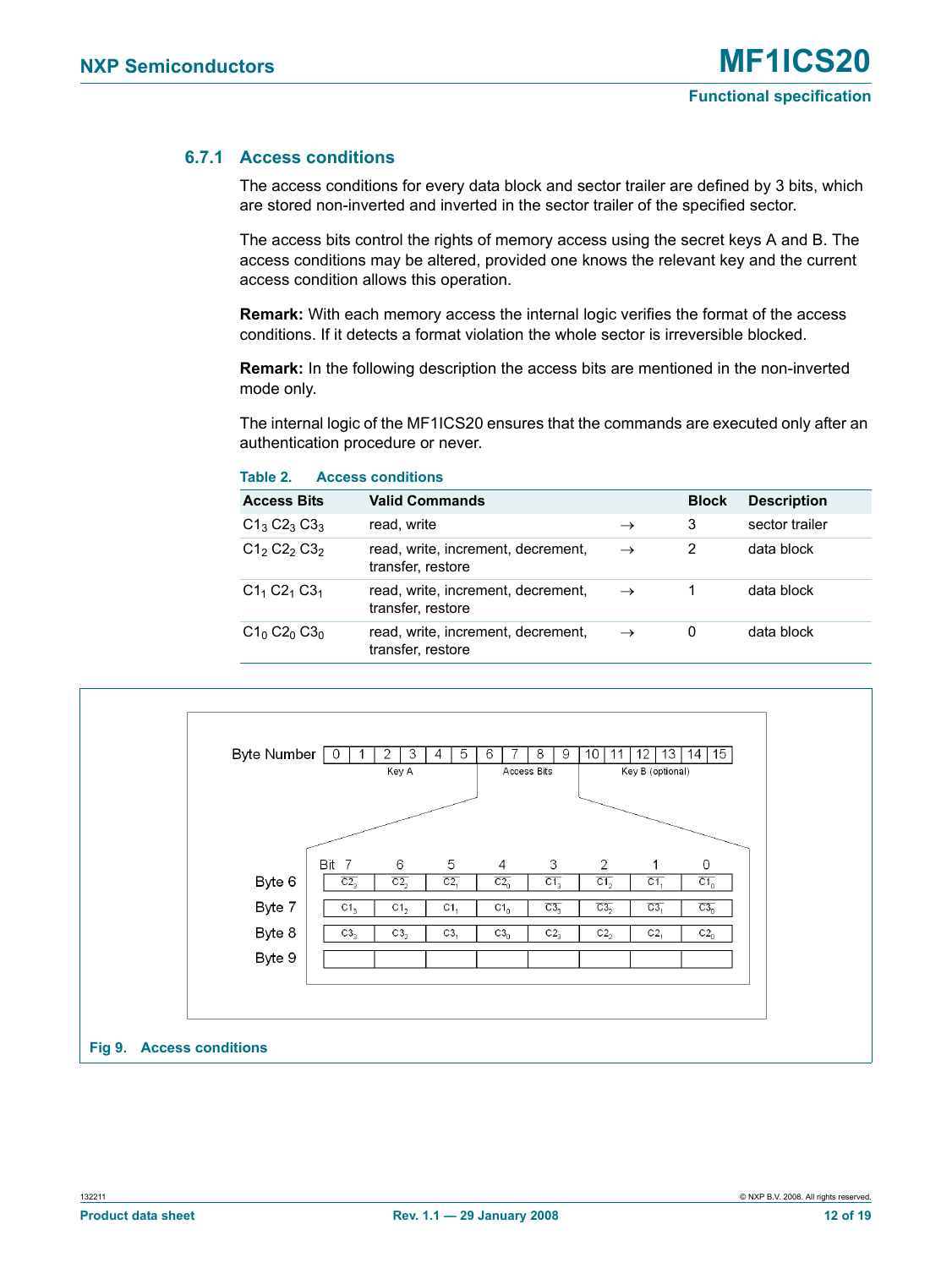## <span id="page-12-1"></span>**6.7.2 Access conditions for the sector trailer**

Depending on the access bits for the sector trailer (block 3) the read/write access to the keys and the access bits is specified as 'never', 'key A', 'key B' or key A|B' (key A or key B).

On chip delivery the access conditions for the sector trailers and key A are predefined as transport configuration. Since key B may be read in transport configuration, new cards must be authenticated with key A. Since the access bits themselves can also be blocked, special care should be taken during personalization of cards.

|                | <b>Access bits</b> |              |             | <b>Access condition for</b> |                    |       |             |       | <b>Remark</b>                                 |
|----------------|--------------------|--------------|-------------|-----------------------------|--------------------|-------|-------------|-------|-----------------------------------------------|
|                |                    |              | <b>KEYA</b> |                             | <b>Access bits</b> |       | <b>KEYB</b> |       |                                               |
| C <sub>1</sub> | C <sub>2</sub>     | C3           | read        | write                       | read               | write | read        | write |                                               |
| 0              | $\mathbf 0$        | $\mathbf 0$  | never       | key A                       | key A              | never | key A       | key A | Key B may be read                             |
| 0              | $\mathbf{1}$       | $\mathbf 0$  | never       | never                       | key A              | never | key A       | never | Key B may be read                             |
| 1              | 0                  | 0            | never       | key B                       | key<br>A B         | never | never       | key B |                                               |
| 1              | 1                  | 0            | never       | never                       | key<br>A B         | never | never       | never |                                               |
| $\Omega$       | $\mathbf 0$        | $\mathbf{1}$ | never       | key A                       | key A              | key A | key A       | key A | Key B may be read,<br>transport configuration |
| 0              | 1                  | 1            | never       | key B                       | key<br>A B         | key B | never       | key B |                                               |
| 1              | $\Omega$           | 1            | never       | never                       | key<br>A B         | key B | never       | never |                                               |
| 1              | 1                  | 1            | never       | never                       | key<br>A B         | never | never       | never |                                               |

#### <span id="page-12-0"></span>**Table 3. Access conditions for the sector trailer**

**Remark:** the grey marked lines are access conditions where key B is readable and may be used for data.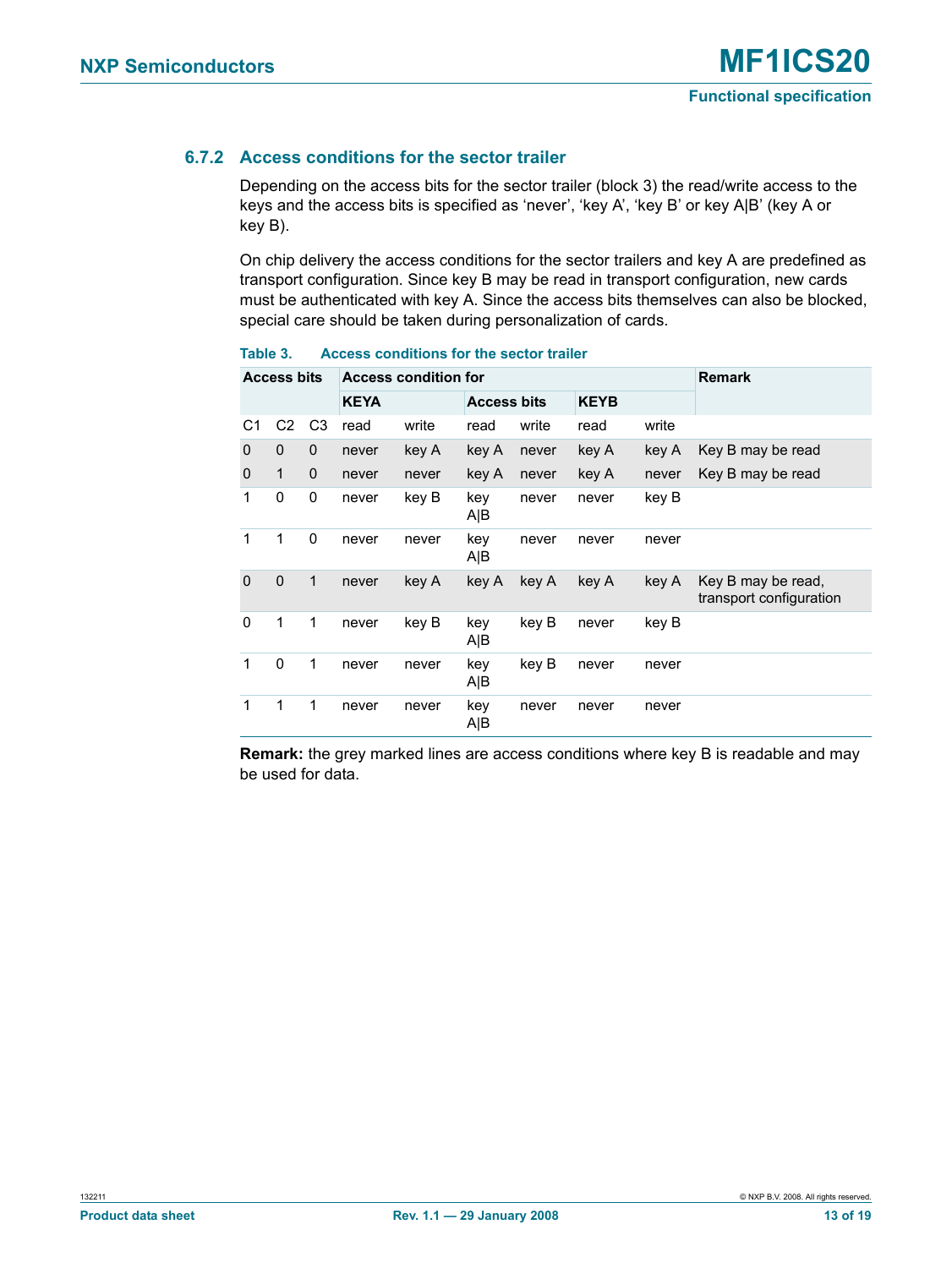### <span id="page-13-2"></span>**6.7.3 Access conditions for data blocks**

Depending on the access bits for data blocks (blocks 0...2) the read/write access is specified as 'never', 'key A', 'key B' or 'key A|B' (key A or key B). The setting of the relevant access bits defines the application and the corresponding applicable commands.

- **•** Read/write block: The operations read and write are allowed.
- **•** Value block: Allows the additional value operations increment, decrement, transfer and restore. In one case ('001') only read and decrement are possible for a non-rechargeable card. In the other case ('110') recharging is possible by using key B.
- **•** Manufacturer block: The read-only condition is not affected by the access bits setting!
- **•** Key management: In transport configuration key A must be used for authentication1.

|             | <b>Access bits</b> |                | <b>Access condition for</b> |                    |                    |                                    | <b>Application</b>         |
|-------------|--------------------|----------------|-----------------------------|--------------------|--------------------|------------------------------------|----------------------------|
| С1          | C <sub>2</sub>     | C <sub>3</sub> | read                        | write              | increment          | decrement,<br>transfer,<br>restore |                            |
| $\mathbf 0$ | $\mathbf 0$        | $\mathbf 0$    | key A B[1]                  | key A B1           | key A B1           | key A B1                           | transport<br>configuration |
| $\mathbf 0$ | 1                  | $\mathbf 0$    | key A B[1]                  | never              | never              | never                              | read/write block           |
| 1           | 0                  | 0              | key A B[1]                  | key B <sup>1</sup> | never              | never                              | read/write block           |
| 1           | 1                  | 0              | key A B <sup>[1]</sup>      | key $B1$           | key B <sup>1</sup> | key $A B^1$                        | value block                |
| $\mathbf 0$ | 0                  | $\mathbf{1}$   | key A B[1]                  | never              | never              | key A B <sup>1</sup>               | value block                |
| $\Omega$    | 1                  | 1              | key B <sup>[1]</sup>        | key $B1$           | never              | never                              | read/write block           |
| 1           | $\Omega$           | 1              | key B <sup>[1]</sup>        | never              | never              | never                              | read/write block           |
| 1           | 1                  | 1              | never                       | never              | never              | never                              | read/write block           |
|             | Access bits        |                | Access condition for        |                    |                    |                                    | Application                |

#### <span id="page-13-1"></span>**Table 4. Access conditions for data blocks**

<span id="page-13-0"></span>[1] if Key B may be read in the corresponding Sector Trailer it cannot serve for authentication (all grey marked lines in previous table). Consequences: If the reader tries to authenticate any block of a sector with key B using grey marked access conditions, the card will refuse any subsequent memory access after authentication.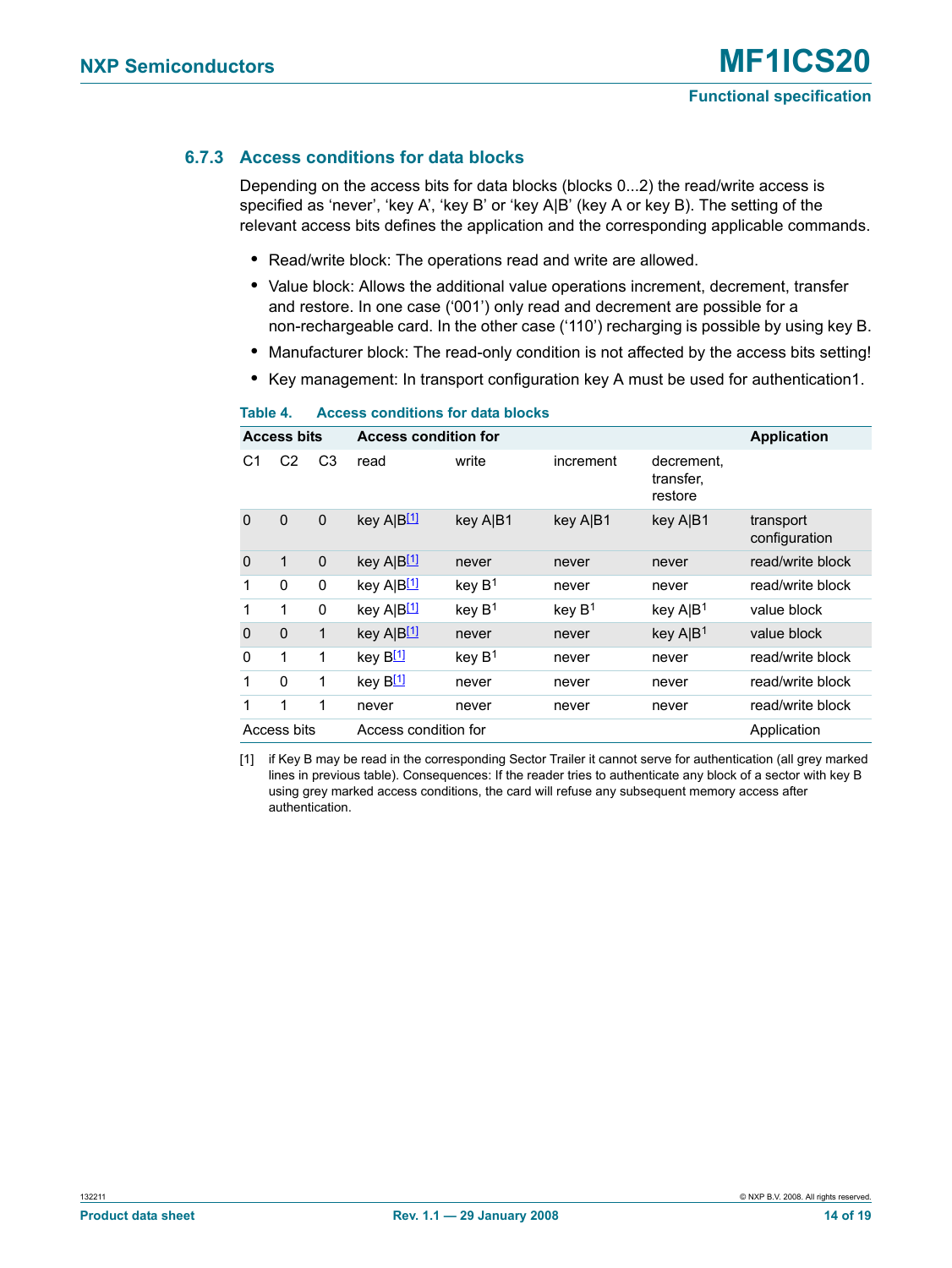## <span id="page-14-0"></span>**7. Limiting values**

See Delivery Type Addendum of Device

## <span id="page-14-1"></span>**8. Recommended operating conditions**

**See Delivery Type Addendum of Device** 

## <span id="page-14-2"></span>**9. Characteristics**

See Delivery Type Addendum of Device

## <span id="page-14-3"></span>**10. Support information**

For additional information, please visit: **http://www.nxp.com**

## <span id="page-14-4"></span>**11. Package outline**

See Delivery Type Addendum of Device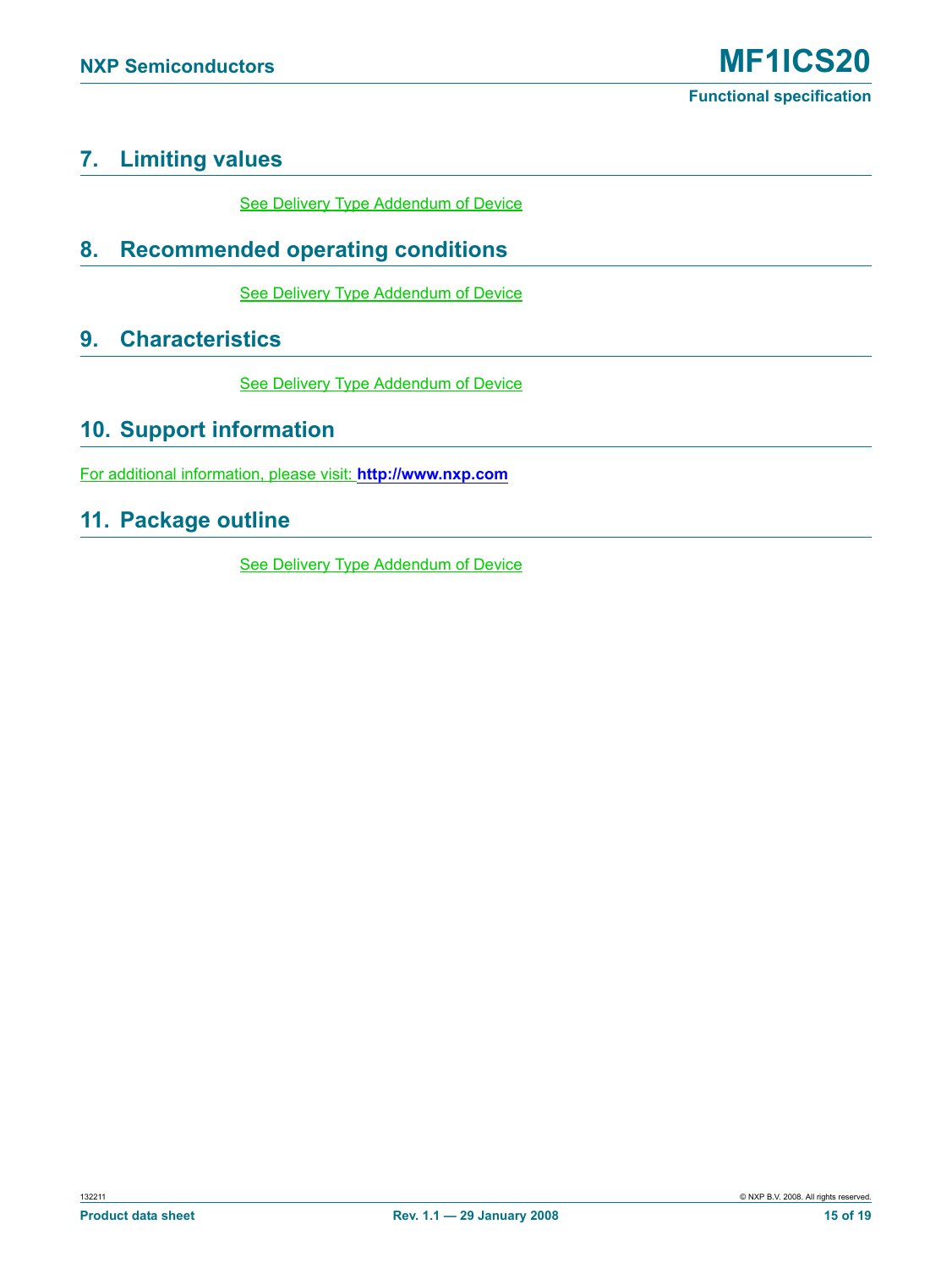## <span id="page-15-1"></span>**12. Revision history**

<span id="page-15-0"></span>

| Table 5.<br><b>Revision history</b> |                                        |                                                                                                                          |               |                   |
|-------------------------------------|----------------------------------------|--------------------------------------------------------------------------------------------------------------------------|---------------|-------------------|
| Document ID                         | Release date                           | Data sheet status                                                                                                        | Change notice | <b>Supersedes</b> |
| 132211                              |                                        | 29 January 2008 Product data sheet                                                                                       |               | Rev. 1.0          |
| Modifications:                      | Update<br>٠<br>$\bullet$<br>conditions | General rewording of MIFARE designation and commercial                                                                   |               |                   |
| 132210                              |                                        | 23 January 2007 Product data sheet                                                                                       |               |                   |
| Modifications:                      |                                        | • The format of this data sheet has been redesigned to comply with the new identity<br>guidelines of NXP Semiconductors. |               |                   |
|                                     |                                        | Legal texts have been adapted to the new company name.                                                                   |               |                   |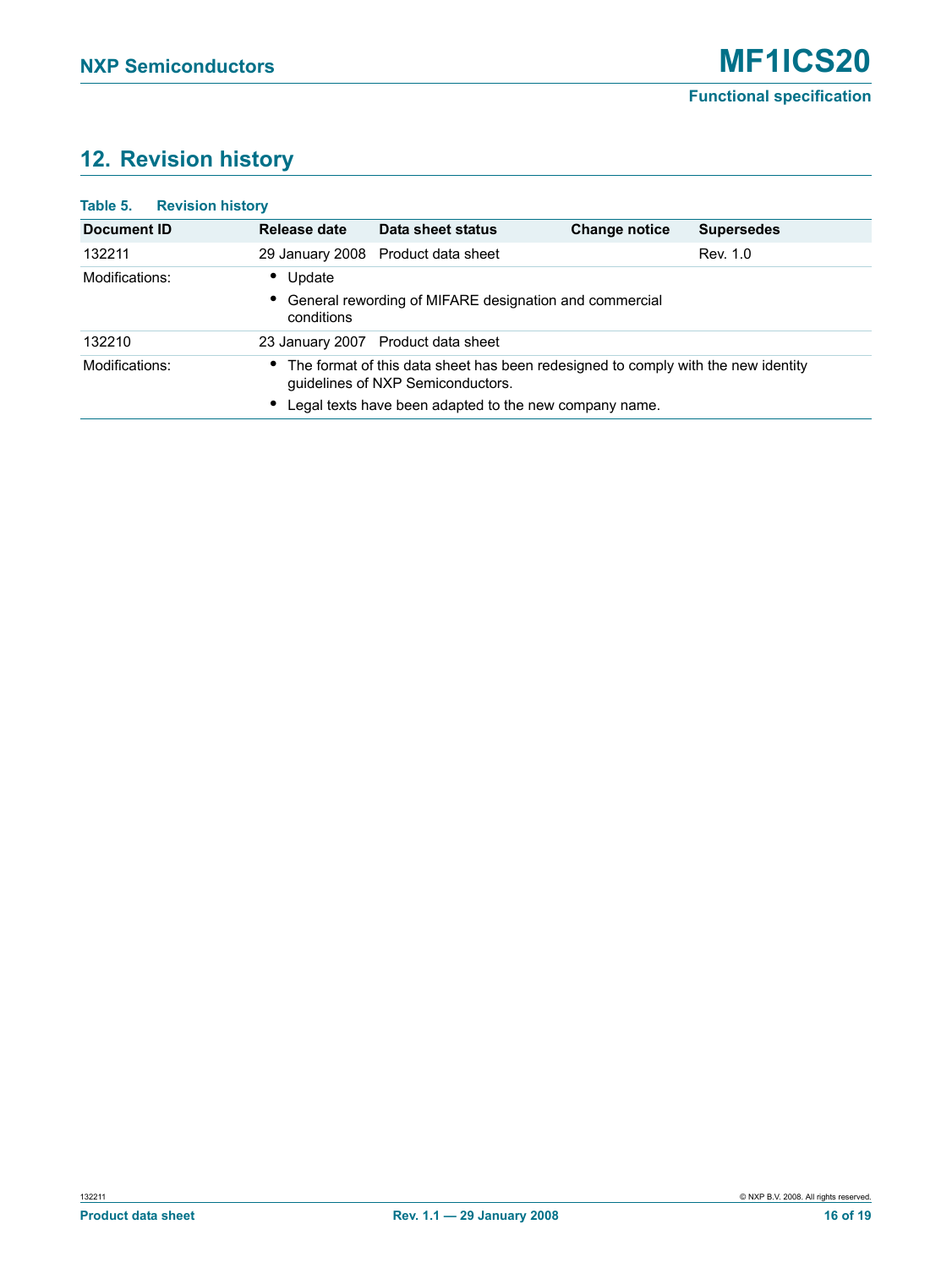## <span id="page-16-0"></span>**13. Legal information**

## <span id="page-16-1"></span>**13.1 Data sheet status**

| Document status <sup>[1][2]</sup> | Product status <sup>[3]</sup> | <b>Definition</b>                                                                     |
|-----------------------------------|-------------------------------|---------------------------------------------------------------------------------------|
| Objective [short] data sheet      | Development                   | This document contains data from the objective specification for product development. |
| Preliminary [short] data sheet    | Qualification                 | This document contains data from the preliminary specification.                       |
| Product [short] data sheet        | Production                    | This document contains the product specification.                                     |

[1] Please consult the most recently issued document before initiating or completing a design.

[2] The term 'short data sheet' is explained in section "Definitions"

[3] The product status of device(s) described in this document may have changed since this document was published and may differ in case of multiple devices. The latest product status information is available on the Internet at URL <http://www.nxp.com>.

## <span id="page-16-2"></span>**13.2 Definitions**

**Draft —** The document is a draft version only. The content is still under internal review and subject to formal approval, which may result in modifications or additions. NXP Semiconductors does not give any representations or warranties as to the accuracy or completeness of information included herein and shall have no liability for the consequences of use of such information.

**Short data sheet —** A short data sheet is an extract from a full data sheet with the same product type number(s) and title. A short data sheet is intended for quick reference only and should not be relied upon to contain detailed and full information. For detailed and full information see the relevant full data sheet, which is available on request via the local NXP Semiconductors sales office. In case of any inconsistency or conflict with the short data sheet, the full data sheet shall prevail.

## <span id="page-16-3"></span>**13.3 Disclaimers**

**General —** Information in this document is believed to be accurate and reliable. However, NXP Semiconductors does not give any representations or warranties, expressed or implied, as to the accuracy or completeness of such information and shall have no liability for the consequences of use of such information.

**Right to make changes —** NXP Semiconductors reserves the right to make changes to information published in this document, including without limitation specifications and product descriptions, at any time and without notice. This document supersedes and replaces all information supplied prior to the publication hereof.

**Suitability for use —** NXP Semiconductors products are not designed, authorized or warranted to be suitable for use in medical, military, aircraft, space or life support equipment, nor in applications where failure or malfunction of a NXP Semiconductors product can reasonably be expected to result in personal injury, death or severe property or environmental damage. NXP Semiconductors accepts no liability for inclusion and/or use of NXP Semiconductors products in such equipment or applications and therefore such inclusion and/or use is at the customer's own risk.

**Applications —** Applications that are described herein for any of these products are for illustrative purposes only. NXP Semiconductors makes no representation or warranty that such applications will be suitable for the specified use without further testing or modification.

**Limiting values —** Stress above one or more limiting values (as defined in the Absolute Maximum Ratings System of IEC 60134) may cause permanent damage to the device. Limiting values are stress ratings only and operation of the device at these or any other conditions above those given in the Characteristics sections of this document is not implied. Exposure to limiting values for extended periods may affect device reliability.

**Terms and conditions of sale —** NXP Semiconductors products are sold subject to the general terms and conditions of commercial sale, as published at<http://www.nxp.com/profile/terms>, including those pertaining to warranty, intellectual property rights infringement and limitation of liability, unless explicitly otherwise agreed to in writing by NXP Semiconductors. In case of any inconsistency or conflict between information in this document and such terms and conditions, the latter will prevail.

**No offer to sell or license —** Nothing in this document may be interpreted or construed as an offer to sell products that is open for acceptance or the grant, conveyance or implication of any license under any copyrights, patents or other industrial or intellectual property rights.

## <span id="page-16-4"></span>**13.4 Trademarks**

Notice: All referenced brands, product names, service names and trademarks are the property of their respective owners.

**MIFARE —** is a trademark of NXP B.V.

## <span id="page-16-5"></span>**14. Contact information**

For additional information, please visit: **http://www.nxp.com**

For sales office addresses, send an email to: **salesaddresses@nxp.com**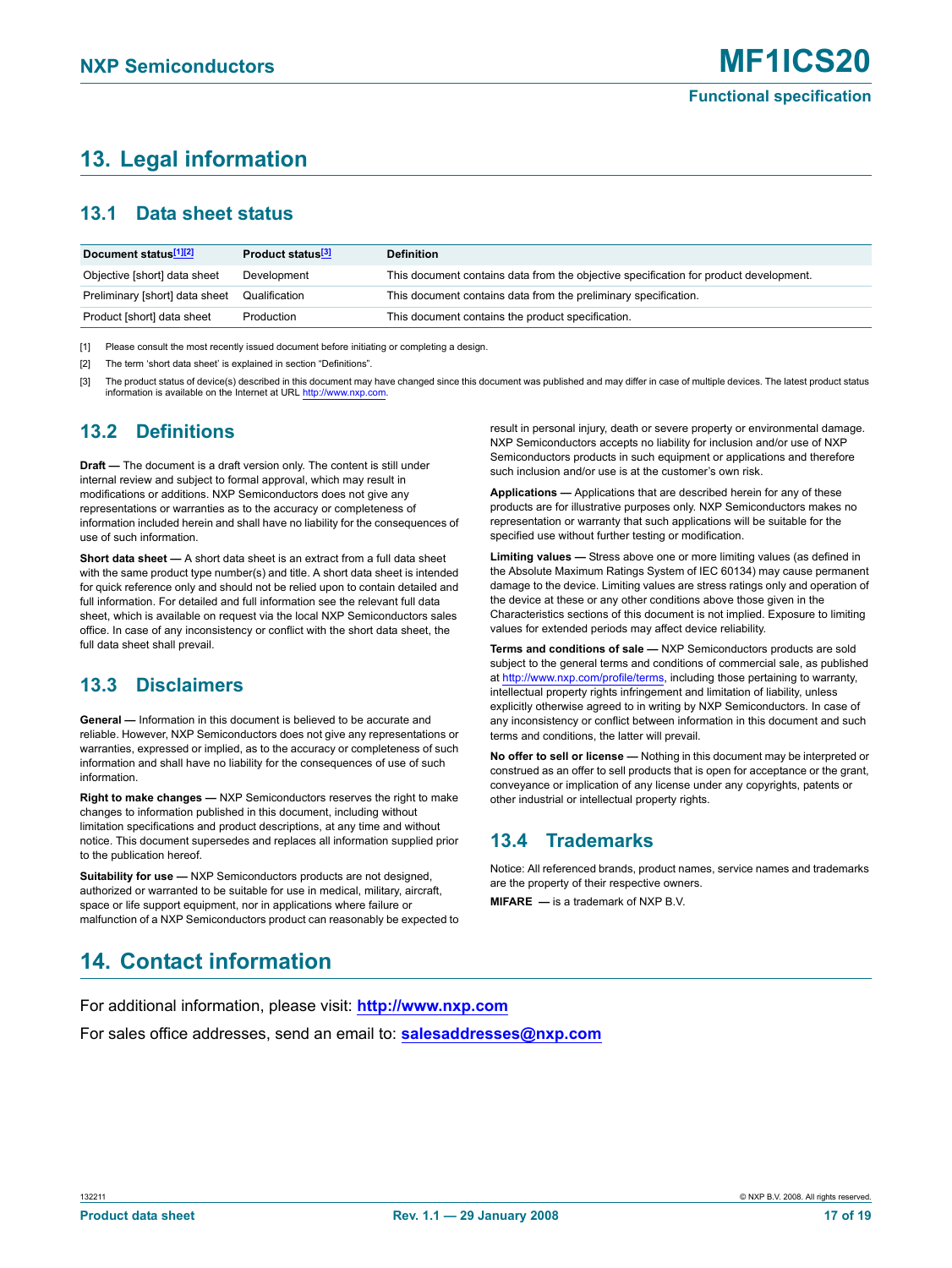## <span id="page-17-0"></span>**15. Tables**

| Table 3. Access conditions for the sector trailer $\dots$ 13 |  |
|--------------------------------------------------------------|--|

#### Table 4. Access conditions for data blocks . . . . . . . . . 14 [Table 5. Revision history . . . . . . . . . . . . . . . . . . . . . . . . 16](#page-15-0)

## <span id="page-17-1"></span>**16. Figures**

| Fig 2.        |              |
|---------------|--------------|
| <b>Fig 3.</b> |              |
| Fig 4.        |              |
| Fig 5.        |              |
| Fig 6.        | Value block9 |
| <b>Fig 7.</b> |              |
| Fig 8.        |              |
| Fig 9.        |              |

**continued >>**